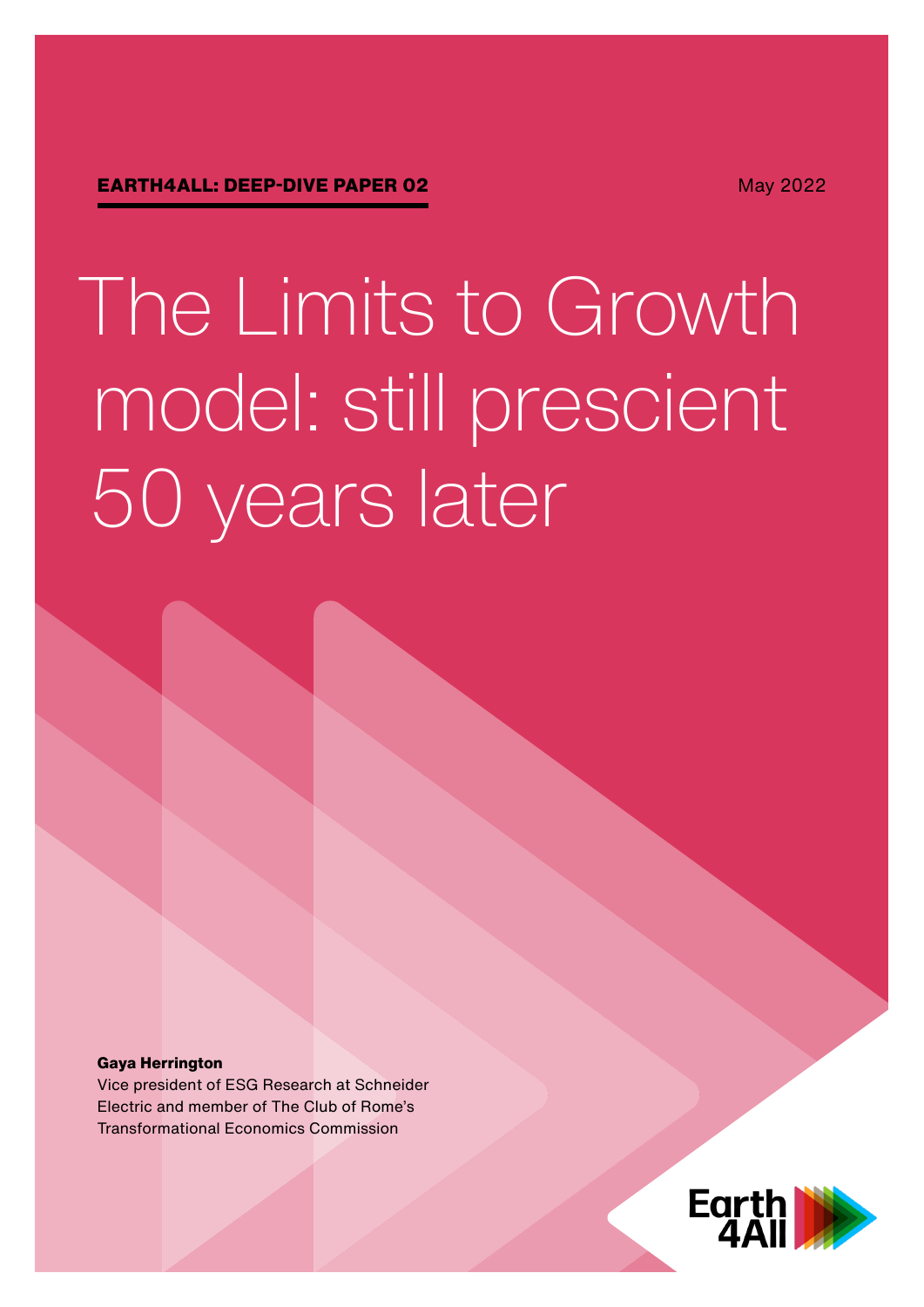

The 1972 bestseller *The Limits to Growth* (LtG) concluded that if humanity kept pursuing economic growth without regard for environmental costs, global society would decline sharply within the first half of the 21st century, potentially leading to collapse. Its authors (Meadows, Meadows, Randers & Behrens III) predicted that – without change – available food, standards of living, and ultimately the human population would all diminish.

The LtG authors used a model called World3 to study key interactions between global variables for population, fertility, mortality, industrial output, food availability, public services, nonrenewable resources and pollution. World3 is based on the work of Forrester (e.g. 1971; 1975), at the time a professor at Massachusetts Institute of Technology and the founder of system dynamics (SD) modelling. SD is an approach for modelling interactions between parts of a system that often produce non-linear behaviour, such as delays, feedback loops and exponential growth or decline. The same technique is used for the Earth4All model, a more recent model that supports the recommendations outlined in the book *Earth for All: A plan for global wellbeing on a healthy planet* to be published in 2022. In fact, Jorgen Randers, the creator of the Earth4All model, was one of the LtG authors.

In their original work, Randers and the LtG team generated scenarios for global developments with World3 by varying assumptions about technological innovation and adoption, amounts of non-renewable resources and societal priorities. Some scenarios ended in sharp declines of human systems. These "collapses" did not mean that humankind would cease to exist altogether, just that next generations would be significantly worse off than the previous ones. Another scenario – based on a different set of assumptions – produced a "stabilised world" (SW) in which collapse was avoided and standards of living remained high. This SW scenario deviated significantly from historical trends, however. Concerningly, the scenario based solely on historical averages, called "business as usual" (BAU), was among those ending in societal collapse. Given this prospect, I decided in 2020 to conduct a quantitative comparison between empirical data and the most recent version of World3 scenarios. (The authors had recalibrated their model in 1992.) Had humanity done better over recent decades, or were we still following BAU?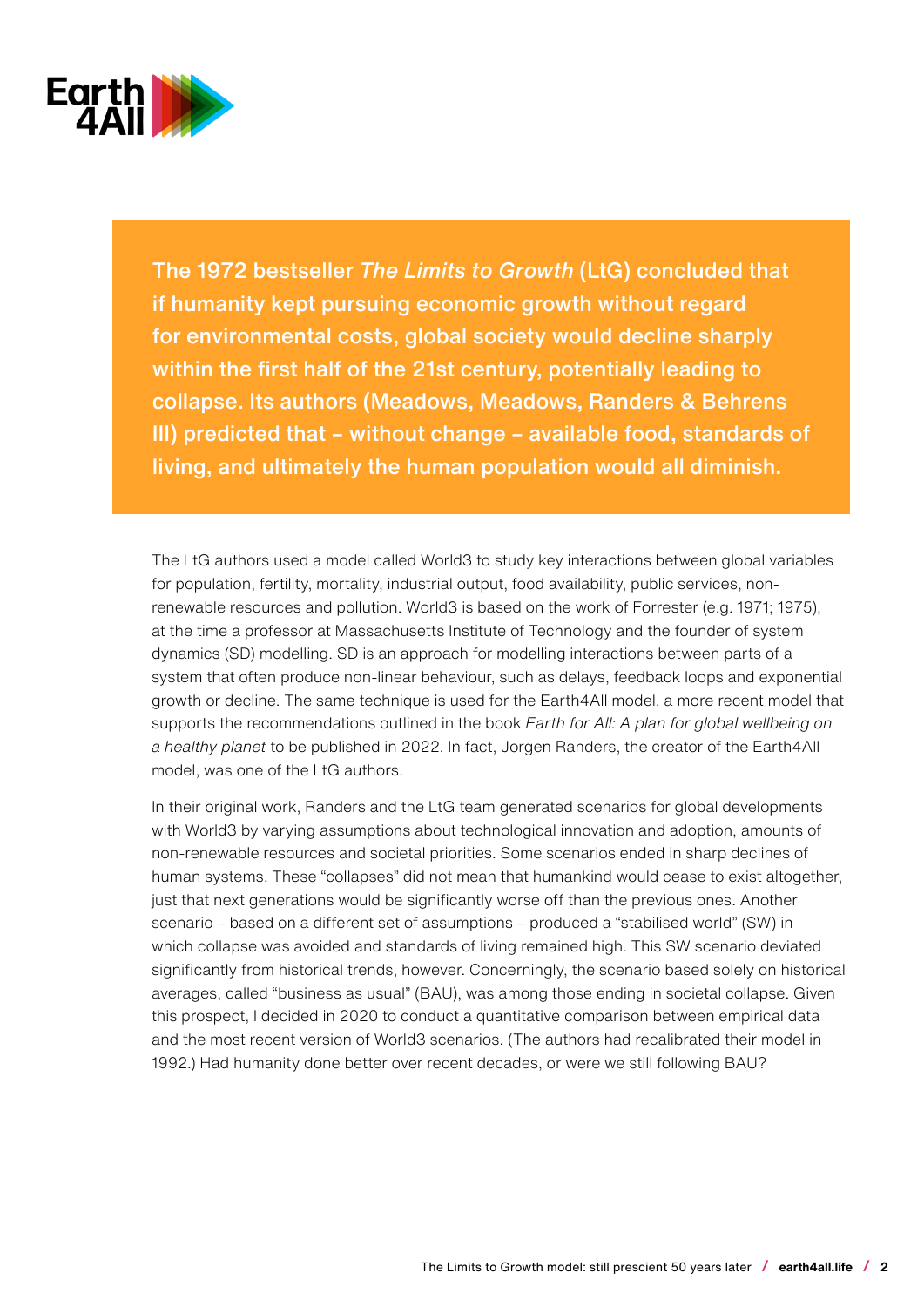

## **What I did**

I compared empirical data with four scenarios from the latest version of World3, which was the recalibrated 1992 version with two variables added in 2004 (scenarios 1, 2, 6 and 9 in the 30 year update to LtG in 2004):

- The best-known "business as usual" (BAU)
- "Business as usual 2" (BAU2)
- "Comprehensive technology" (CT)
- "Stabilised World" (SW)

The assumptions underlying each scenario span a range of technological, social and resource conditions. In each scenario, the cause of decline differs and its scale varies from a temporary dip to societal collapse (see Figure 1). I chose BAU, BAU2, CT and SW because together they form a comprehensive set of "stories", representing prevalent narratives that people share and operate through with each other today.



#### Figure 1. BAU, BAU2, CT and SW scenarios of the 2004 *The Limits to Growth* book. Graphs by Hillary Moore.

As mentioned, the BAU scenario was based solely on historical averages without any assumptions. In that way, it represents the "we can keep growing forever!" attitude that is tacitly ubiquitous in society. In BAU, the relentless pursuit of growth continues until resource scarcity causes a collapse.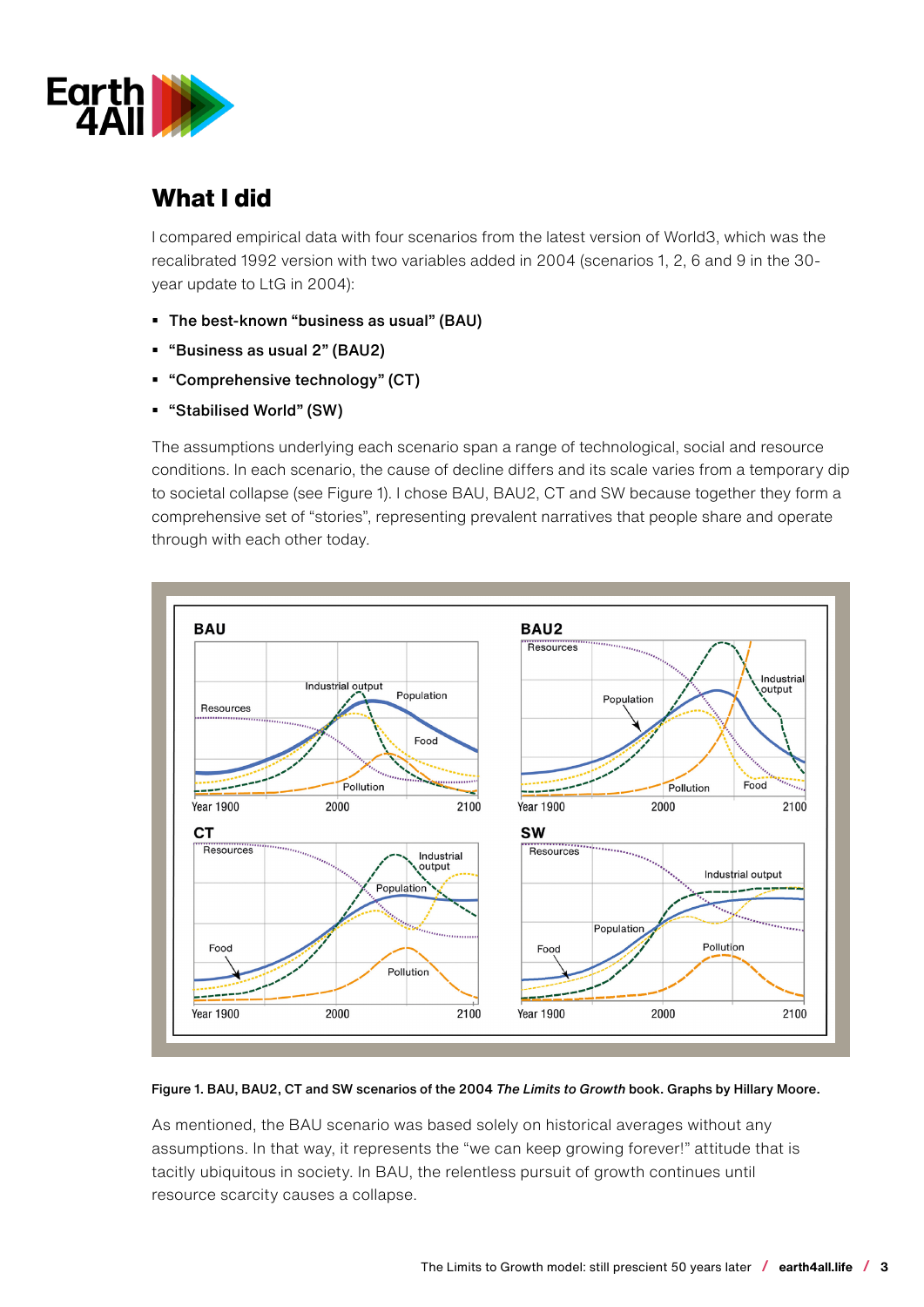

BAU2 is also business as usual, but with double the natural resources. This scenario was added by the LtG authors to the later version to address criticism that natural resources had turned out to be more abundant than estimated in the 1970s. More abundant resources do not avoid a collapse in this World3 scenario; the cause of the collapse merely changes from a resource scarcity crisis to a pollution crisis. With the resource constraint relaxed, incentives to change societal priorities are reduced, so business as usual goes on for longer. This creates so much pollution that agricultural output and human health plummet after a breakpoint, and because business as usual went on for longer, the collapse is even steeper than in BAU. BAU2 essentially tells the story of ecosystem breakdown from accumulated pollution, including the effects of climate change driven by anthropogenic greenhouse gases. In this sense, BAU2 can be regarded as the climate change approximate scenario.

CT represents the technologist's belief in humanity's ability to innovate out of environmental constraints. In this scenario, assumptions include unprecedented technological innovation in a world that otherwise does not change its ultimate goal of growth. The innovation rate in pollution abatement, food production and resource efficiency is set much higher than historical averages, and the technology is assumed to be shared across the globe – including with those who cannot pay for it. The technological solutions do in fact help avoid an outright collapse. However, CT still results in some declines because so many resources need to be diverted towards technological innovation that not enough remain for agricultural production and health and education services.

In SW, humanity consciously lets go of continuous expansion as its ultimate pursuit. We shift societal priorities away from material consumption and industrial growth towards health and education services, as well as pollution abatement and resource-efficient technologies. In essence, society consciously limits its material footprint and shifts priorities towards meeting human needs and protecting the environment. This avoids collapse and leaves humanity with the highest levels of welfare. The four scenarios are summarised in the table below.

| <b>Scenario</b> | <b>Assumptions</b>                                                            | <b>Cause</b>                                                                        |
|-----------------|-------------------------------------------------------------------------------|-------------------------------------------------------------------------------------|
| <b>BAU</b>      | No assumptions added<br>to historical averages.                               | Collapse due to natural<br>resource depletion.                                      |
| BAU2            | BAU + double the<br>natural resources.                                        | Collapse due to pollution<br>(climate change approximate).                          |
| CТ              | BAU2 + exceptionally high<br>technological development<br>and adoption rates. | Rising costs for technology<br>eventually cause declines,<br>but no collapse.       |
| <b>SW</b>       | CT + changes in societal<br>values and priorities.                            | Population stabilises in<br>the 21st century, as does<br>wellbeing on a high level. |

Table 1. Assumption description and cause of halt in growth and/or decline per scenario.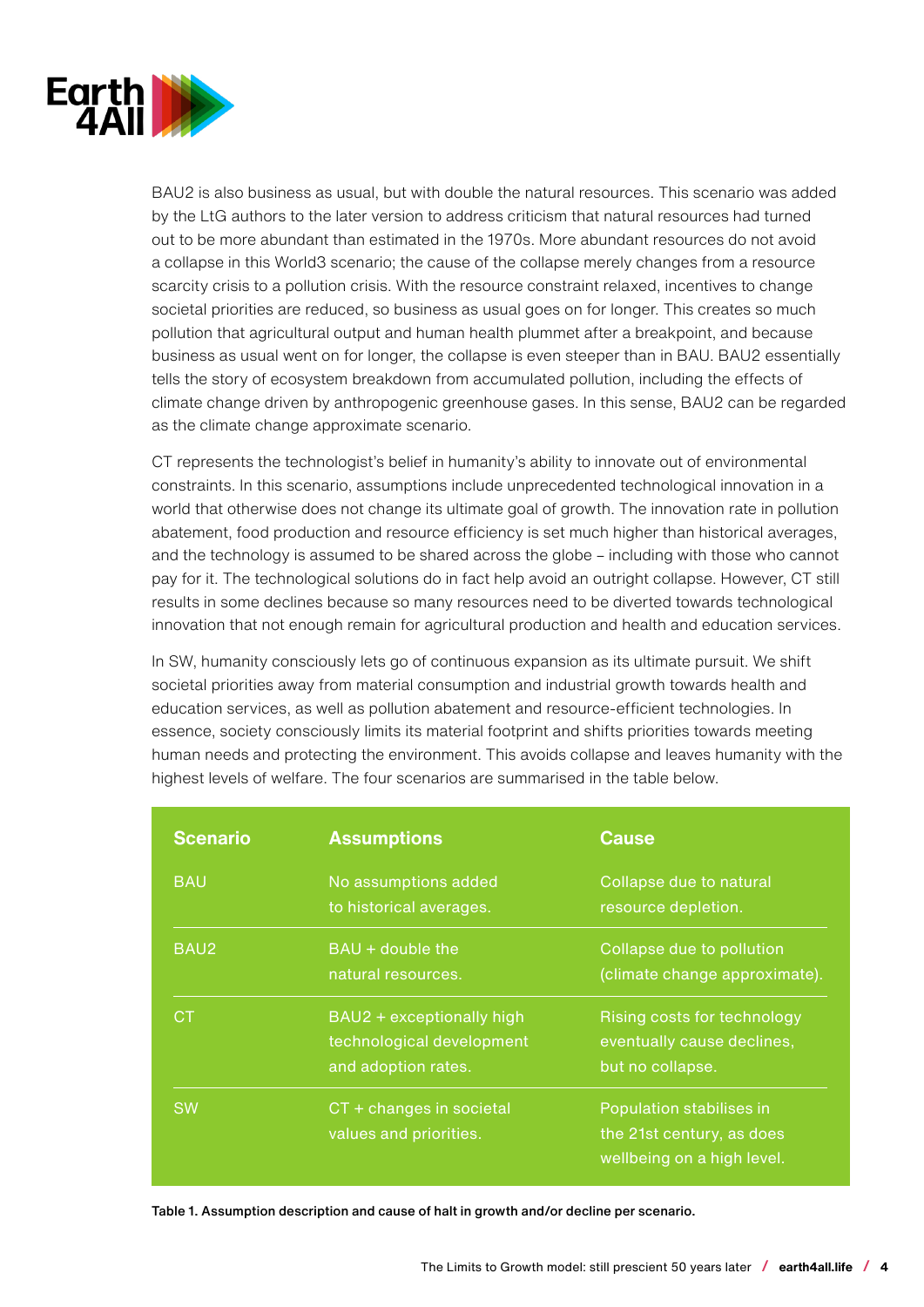

I collected real-world data for the following World3 variables: population, fertility, mortality, pollution, industrial output, food, health and education services, non-renewable natural resources, human welfare, and ecological footprint. This data came from academia, government agencies, non-government organisations, United Nations entities and the World Bank. I plotted the empirical data together with the variable for each of the four scenarios. These plots gave good impressions of how closely empirical data aligned with the four scenario paths over time, but I also used statistical measures (a normalised root mean square error and a combination of the value difference and difference in rate of change) to validate what I observed in the graphs.

# **What I found**

The graphs for every variable can be found in my article (Herrington, 2020), or my 2022 book *Five Insights for Avoiding Global Collapse*. Most show an image similar to the one below (Figure 2). Overall there was close alignment of empirical data with each of the four scenarios. BAU2 and CT aligned with observed data most closely, SW diverged the most and BAU tracked in between. BAU2 and CT both aligned equally close because the two scenarios only start to diverge after 2020.



Figure 2. Empirical data for birth rate (births per 1,000 people) and the variable for each scenario.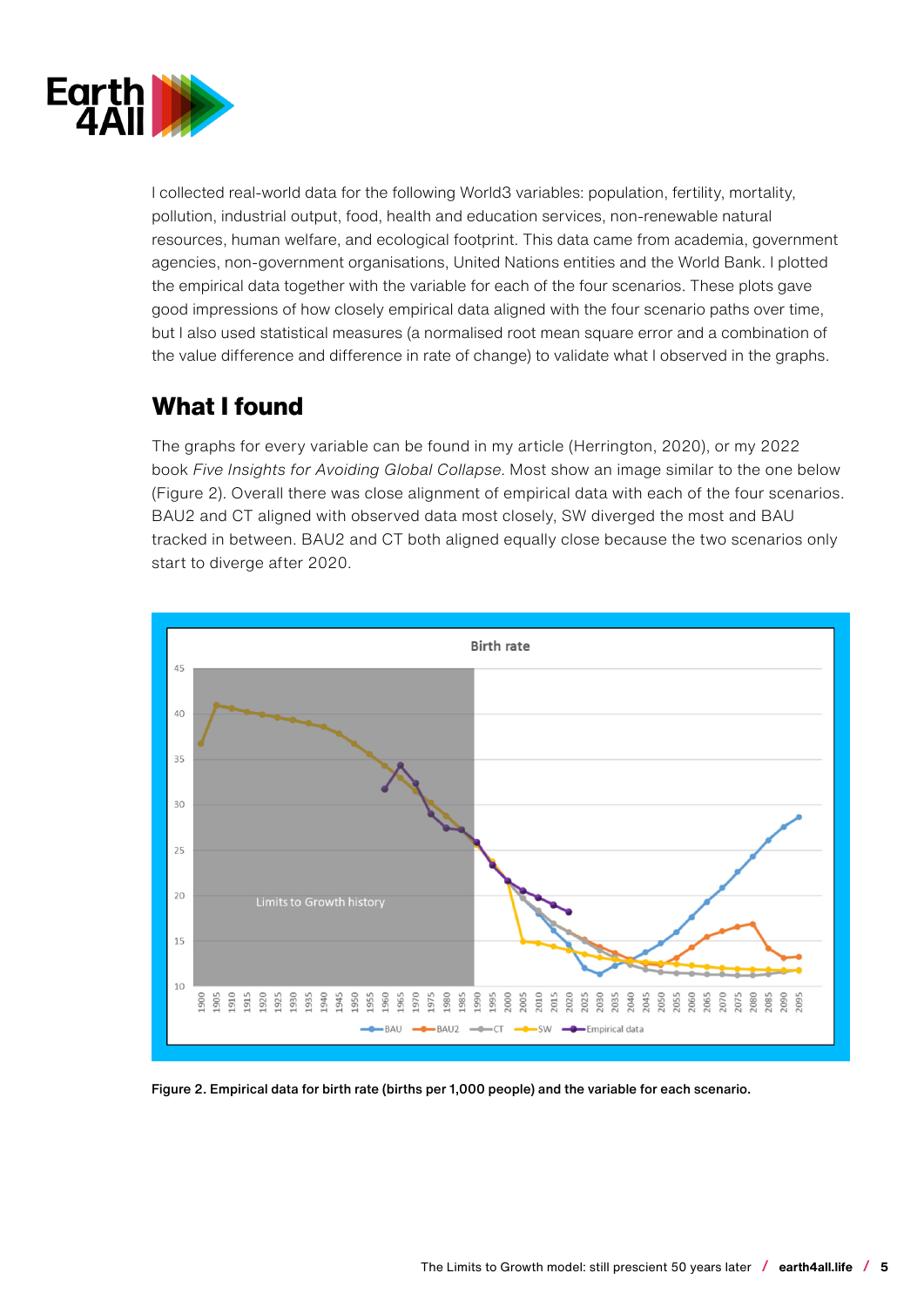

## **World3 was pretty good**

The overall close alignment of empirical data with each of the four scenarios is a testament to the accuracy of World3. It received a lot of criticism at the time, most of it from people misunderstanding the book's message or the new modelling technique. Some of this criticism had validity; after all, no model is perfect and thus no conclusion drawn from its output is indisputable.

Global society would be in a better state had we heeded the powerful message that *The Limits to Growth* already provided us with 50 years ago.

But a lot of the criticism really wasn't justified. Critics, such as [Passell, Roberts and Ross](https://www.nytimes.com/1972/04/02/archives/the-limits-to-growth-a-report-for-the-club-of-romes-project-on-the.html) (1972) and Bailey (1989), claimed that BAU showed a collapse from resource depletion by 1990, or that all scenarios ended in collapse, or that the models only run to 2040. By looking at the pictures in the book, one could have concluded that, in fact, all scenarios run to 2100, they do not all end in collapse, and the ones that do only showed steep decline setting in after 1990. Yet, by the turn of the century, these claims had been so effective as to convince almost everyone that LtG had been relegated to, as Lomborg and Rubin put it in 2009, "[the dustbin of](https://foreignpolicy.com/2009/11/09/the-dustbin-of-history-limits-to-growth/)  [history](https://foreignpolicy.com/2009/11/09/the-dustbin-of-history-limits-to-growth/)". Perhaps that's why so few people bothered to check the scenarios. To say this is a shame is an understatement. No other 20th-century model seems to have forecast so accurately decades into the future. We will never know, but I believe global society would be in a better state had we heeded the powerful message that LtG already provided us with 50 years ago.

### **Technology will not save us if we don't want to save each other**

One of the key messages of LtG that was almost completely missed was the final "s" in limits – plural. Sure, we can innovate ourselves out of one limit, because indeed, humanity is ingenious. But inevitably we will run into another limit. That is why collapse keeps occurring in the scenarios; all that changes is its cause. Put another way, we can either recognise human and planetary limits – as in the SW scenario – or we will have limits forced upon us.

BAU not aligning most closely with empirical data does not mean that societal collapse can be ruled out. It's important to note that the scenario with the smallest declines, SW, aligns with empirical data the least. Furthermore, one of the best-fit scenarios, BAU2, shows a collapse pattern. And the BAU2 story sounds eerily familiar. Although we're seeing increased scarcity of natural resources today, it's true that the resource scarcity fears of the 1970s did not fully materialise. But that's because we used our innovative abilities to discover and extract more dispersed fossil reserves. This has kept us weaned on fossil fuels for longer and as a result humanity is facing ecosystem collapse from climate change, other pollution and biodiversity loss. In short, we innovated ourselves out of the resource limit only to bump into the pollution limit.

Some might argue that we're probably following the CT scenario instead of BAU2. People might look at Figure 1 thinking that we can hold on to growth as a goal while basically being fine with only a temporary dip in welfare levels around 2050. Those people wouldn't be alone: many bet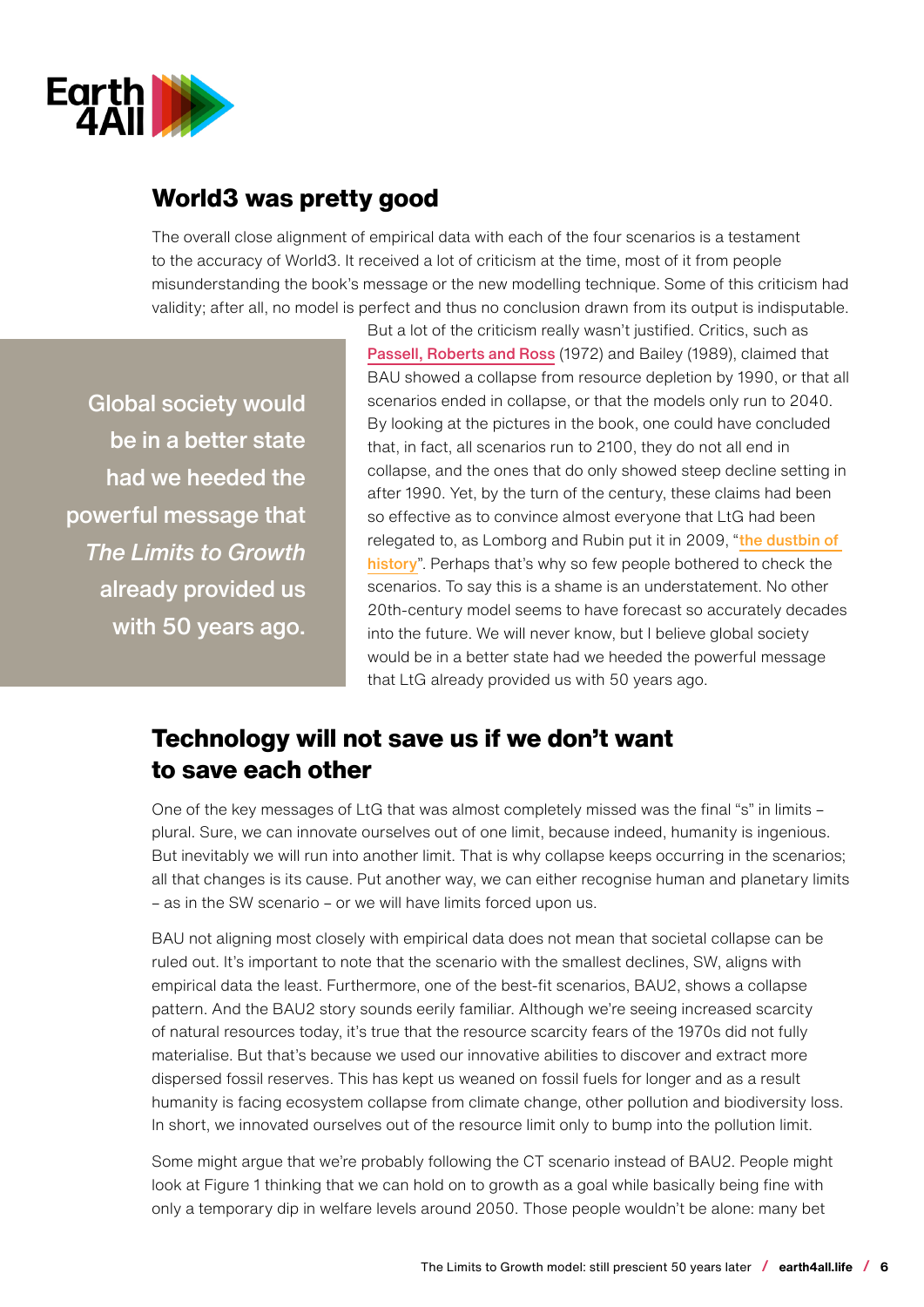

on technology solving our environmental problems. But it is an enormous gamble, given the odds and the urgency of the situation. What's more, LtG is far from the only study indicating severe risks of ecosystem breakdown. Reports from the *[Intergovernmental Panel on Climate Change](https://www.ipcc.ch/report/ar6/wg1/)*, the [planetary boundaries studies](https://www.science.org/doi/10.1126/science.1259855), the [Ecological Footprint](https://www.footprintnetwork.org/our-work/ecological-footprint/) and much other research all tell us the same message: we can't go on like this.

Of course, technology will have to be a vital part of the sustainability revolution. But it will not transform our society unless we want it to, that is to say, unless we change society's priorities. Technology is not a divine power, it's a tool. Tools developed within a system will aim to support that system's goal. As long as our society pursues growth, our technological innovations will mostly serve this pursuit. That's why I typically avoid diving into the details of why I think that the assumptions underlying the CT scenario are unrealistic. It obscures the question we really should be asking: do we want to be following the CT scenario in the first place? Why would we use our innovative powers to invent robot pollinators to replace bees if we also have the choice to invent agricultural practices that do not have the side effect of insecticide? Why use drones to plant new trees when we could also redesign our economy so that existing forests are not cut and burned down? Why bet against the odds on technology to magically deliver us from collapse when we can consciously choose to reshape global society to bring us back from the precipice?

#### **Now or never**

This may have been the most often missed part of the LtG message: the vision for a better world. LtG was a warning, but not a message of doom. And neither is the message of my research. True, one of my conclusions is that we are living in a now or never moment in history. An update of this comparison in another few years might be able to identify one specific closest fit to empirical

*The Limits to Growth* was a warning, but not a message of doom. data, but I do not recommend we wait for that. The BAU2 scenario shows a halt in the hitherto continuous increase in global welfare levels around the year 2030, and collapse setting in around 2040. This indicates we must act now before we reach the turning point. We cannot wait for the data to show that – surprise – as it turns out, infinite growth on a finite planet is not possible.

However, the LtG study also offered a way forward with SW. Likewise, my research shows that it's not too late to realign ourselves with this scenario, in which a decline in welfare levels within this century is minimised (Figure 3). The close alignment to empirical data, and the fact that the four selected scenarios

have not yet diverged significantly, together form a call to action. The message is clear: it's not yet too late for humankind to change course, but the window of opportunity is closing fast. And despite what some claim, the technology-centric CT scenario is not our only choice. Instead, we can deliberately discard growth as society's ultimate goal. Not as a capitulation to grim necessity but because we can – and want to – do better. The LtG graphs show how society would be more stable in the SW scenario, but not how much more its citizens and their natural surroundings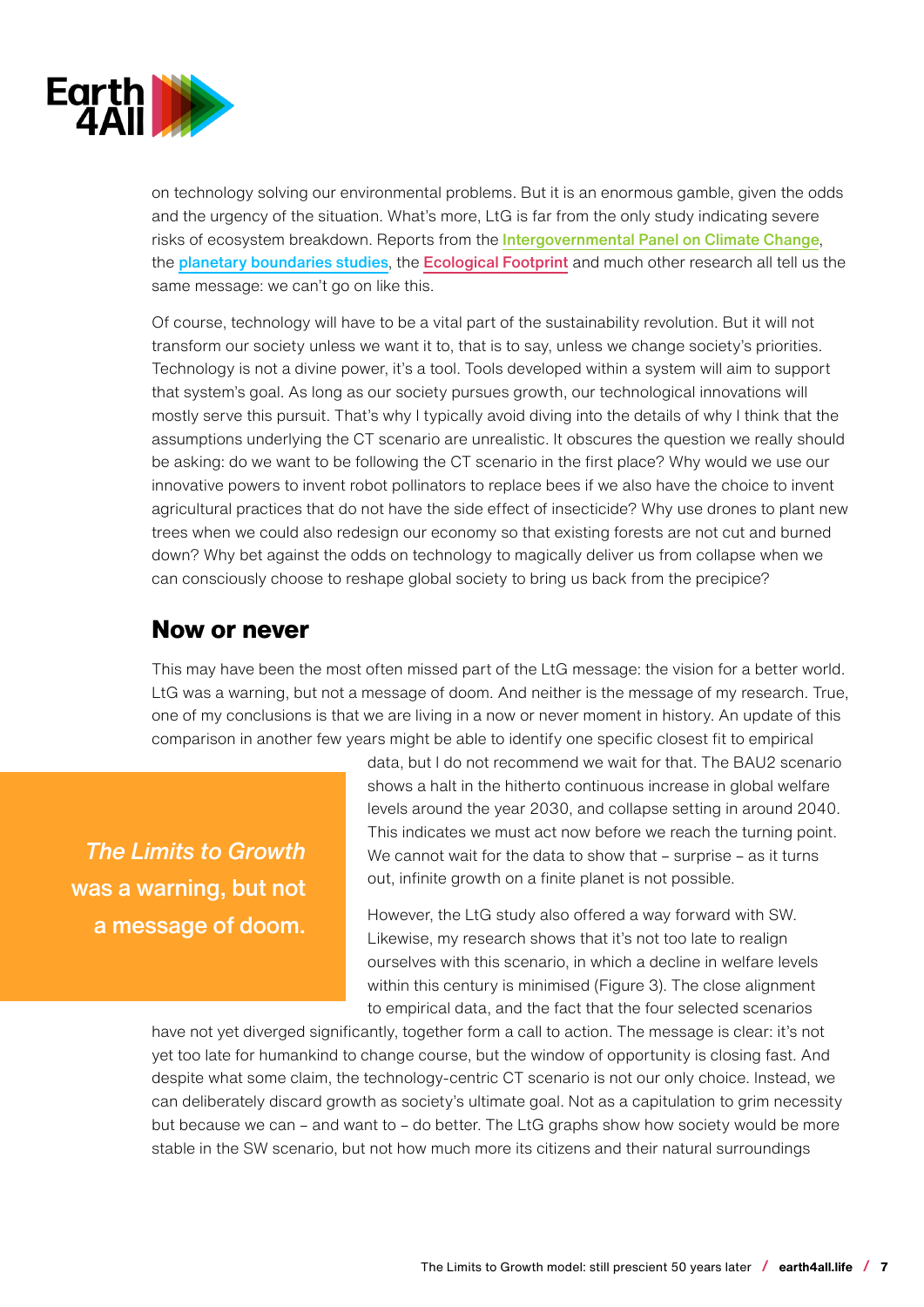

would be thriving. A data analysis cannot convey humans' innate love for nature, and how we hurt when we lose parts of it forever. A number between 0 and 1 on a welfare index cannot fully capture how much happier and more connected people would feel in a world that prioritises meeting everyone's needs and enabling them to reach their full potential. But we can imagine.



Figure 3. Empirical data (UN Human Development Index) plotted against human welfare variables for all four scenarios.

## **The Club of Rome's message today**

Five decades ago, the report to The Club of Rome, *The Limits to Growth*, provided us with a vision for a better world. At the time, the transition to such a world could have been achieved with incremental change over time. The message was ignored and humanity is now on the brink of collapse. At the 50-year anniversary of LtG, there will be a new book and report to The Club of Rome – *Earth for All: A plan for global wellbeing on a healthy planet*. Its message is still realistic in the sense that it warns of risks that lie ahead if we hold on to business as usual. But even more, as it always was, it's a message of hope. We need to act fast, yes, but we are not out of time yet to turn society around. We are capable of better. In both publications the promise is the same: a planet for all where life can flourish indefinitely.

The recommendations in the 2022 book align closely with what World3 already showed us all those years ago. We should shift societal priorities from material consumption towards inclusive wellbeing while staying within planetary boundaries. Building upon World3, the Earth4All model has helped identify the leverage points in the global system that can transform our society in this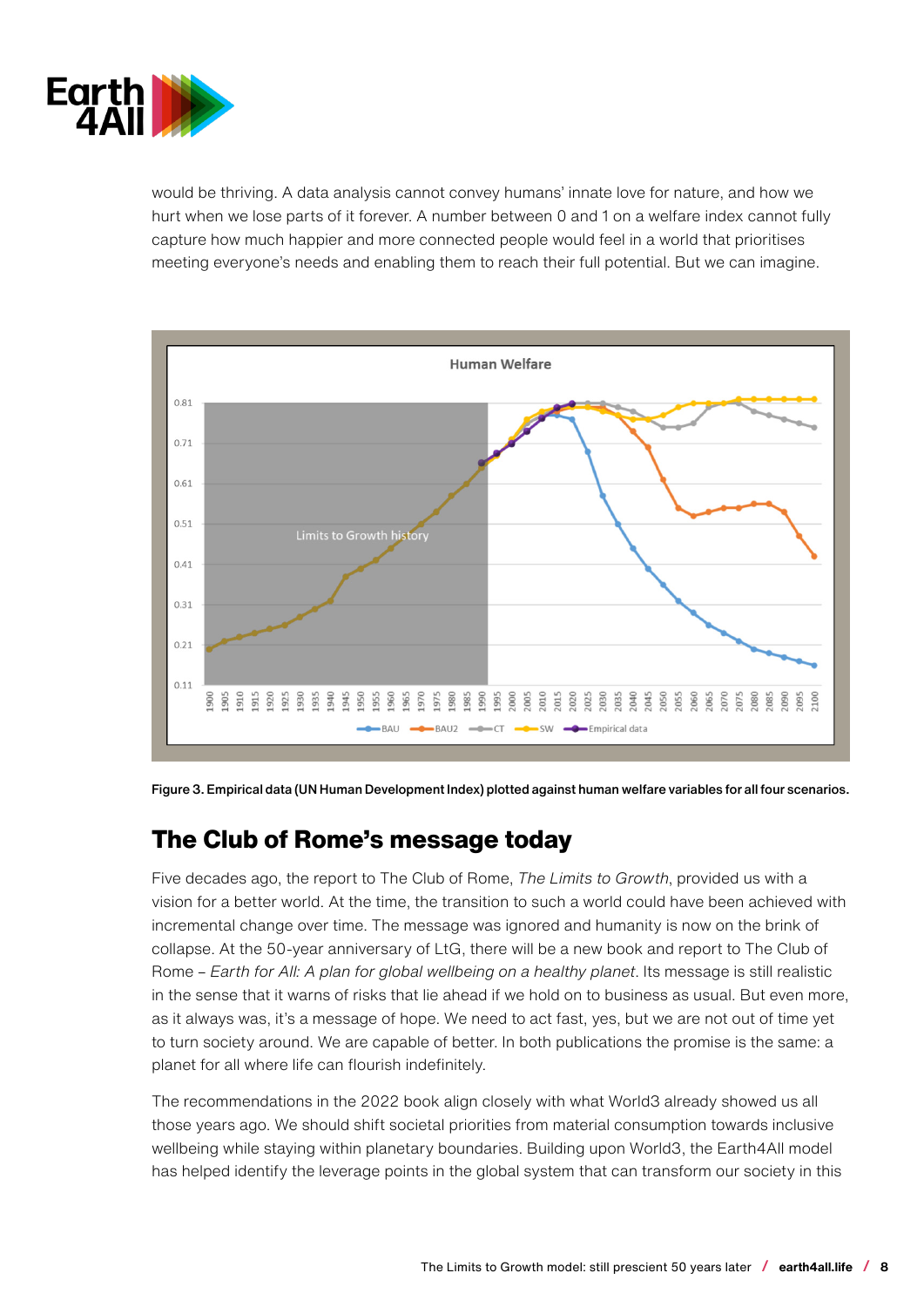

We should shift societal priorities from material consumption towards inclusive wellbeing while staying within planetary boundaries. way with sufficient speed. The *Earth for All* book also gives much more detail than LtG on how to do that, including by addressing regional and distributional factors. Because of course, growth will be necessary for those regions where large groups of people are not yet able to meet their basic needs, and growth will also inevitably happen in sectors such as renewable energy.

But growth can no longer be humanity's ultimate goal. For this century, we need a more ambitious and mature aim: to provide enough for each, in a way that can last. When discussing either the Earth4All or World3 scenarios, we are ultimately talking about values. This time in history is nothing less than a battle for humanity's soul. Now that humankind has attained global reach and unprecedented power to shape its destiny, limits to growth force upon us this question: who do we want to be and what world do we want to live in?